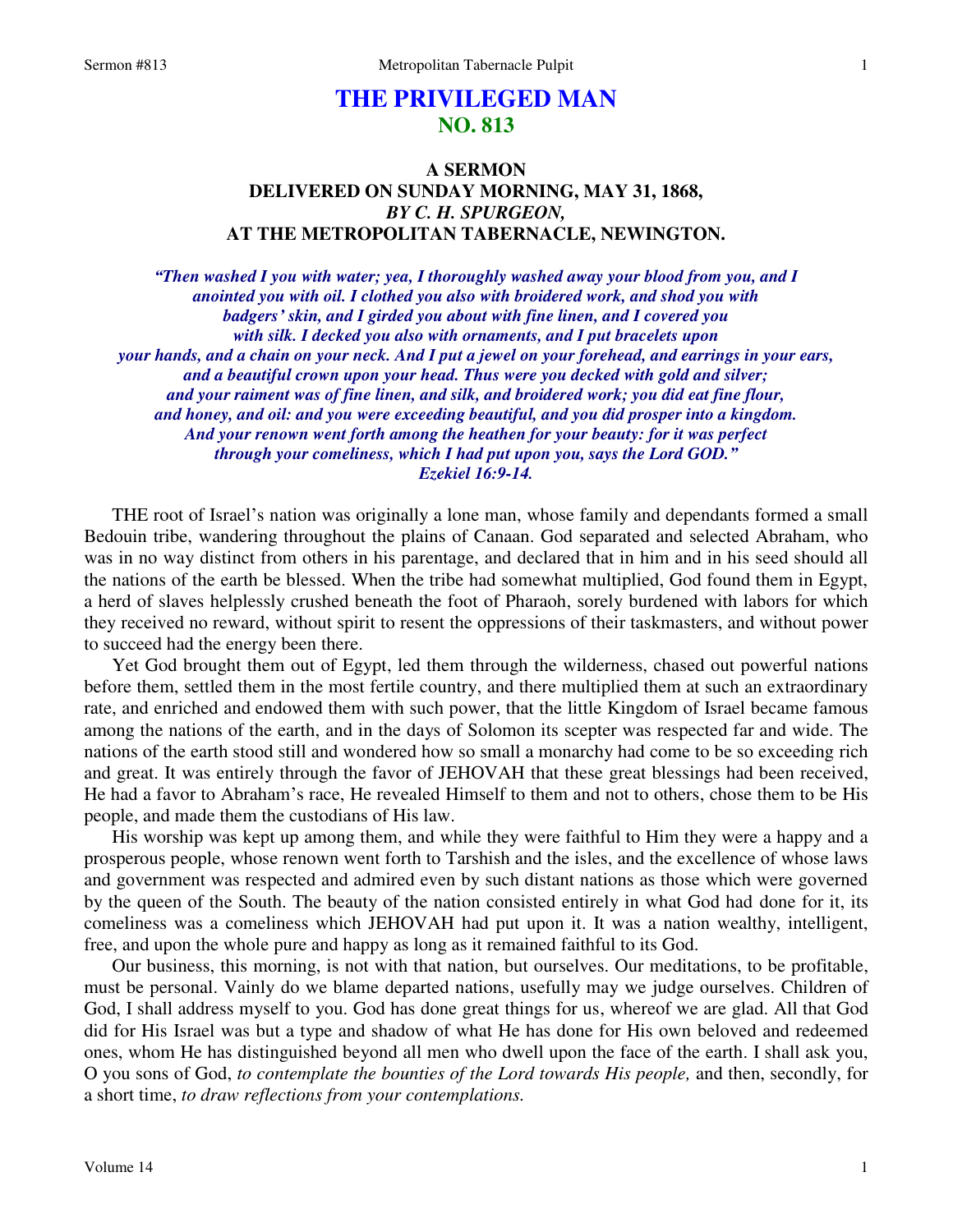**I.** Let us, each man for himself, sitting in this house before the Lord, REVIEW THE LORD'S LOVING-KINDNESS, and contemplate the amazing bounties which have come to us from the blessed fount of His grace.

 To help your meditations, let me remind you where you were when divine loving-kindness pitched upon you effectually, and you knew its power experientially in your own consciences. You were, as others are, lovers of sin, having no desires towards righteousness and salvation. You had sinned, and you continued in sin, and found delight therein. You were defiled, depraved, condemned, and ready to perish, like the infant whom Ezekiel has described, you lay cast out and forsaken, polluted in your blood. You had no power to cleanse yourself, neither were there to be found any friends through whom cleansing might possibly come to you. You were both loathsome and helpless. As the loathsomeness necessarily would have involved your eternal ruin, so your helplessness took away from you all hope of eternal safety. Some of you had plunged into open sin, others, who had been kept therefrom, yet had a den of unclean birds within their hearts.

 Our past lives will not do to look at, our state before conversion is something to be blushed over we should repent of it in dust and ashes, and yet the eye of JEHOVAH had fixed itself upon us from before the foundations of the world, and when He saw us ruined first by Adam's fall, and afterwards by our own practical iniquity, He did not take away that eye of regard, nor did His heart change towards us, but He loved us, loved us still, loved us when there was nothing in us to love, nothing to evoke His complacency, nothing even that could call forth His benevolence, for our sin was such a counter power against our misery, that if our misery might have made JEHOVAH pity us, our sin must have made Him hate us, His love was utterly causeless by anything within us, but it sprang up spontaneously from the mysterious wellhead of His infinite goodness. Blessed be God, that when we were lost, and lost forever, sovereign mercy interposed.

 Let us consider the list of the favors received in the order in which we find them set forth in the text. According to the prophet, one of the first gifts of the divine favor is *washing*. "Then I washed you with water; yea, I thoroughly washed away your blood from you." Now, remember, you who have been immersed in the—

> *"Fountain filled with blood, Drawn from Immanuel's veins,"*

remember when you were washed, and thoroughly washed, and sing aloud*—*

*"'Tis from the mercy of our God That all our hopes begin; 'Tis by the water and the blood Our souls are washed from sin."*

"But," says the apostle, and what a blessed "but" it is, and what a weight of meaning there is in it, "But you are washed." He had been giving a very fearful description of what some of the saints had been, "Such were some of you," and then he puts this in at the end of it, "But you are washed," as if the being washed had taken away whatever defilement might have been there.

 Remember, beloved, when you were first washed, recall the hour when, believing in Jesus Christ, you felt in a moment that you were saved, what bliss was crowded into that hour! Your acceptance in the Beloved was sealed upon your heart by the Holy Spirit, you enjoyed a peace with God which passed all understanding, the result of pardoned sin, remember that day of blessing, and be grateful! But I want you to recollect that you are washed this morning. You are now in the sight of God as a believer without a spot, for "the blood of Jesus Christ, His Son, cleanses us from all sin." Do not look upon your cleansing as a thing of the past, to be forgotten, you are at this present moment "clean every whit" in the sight of God through Jesus' blood. There is no sin in God's Book recorded against the believer. "Who is he who condemns, now that Christ has died?"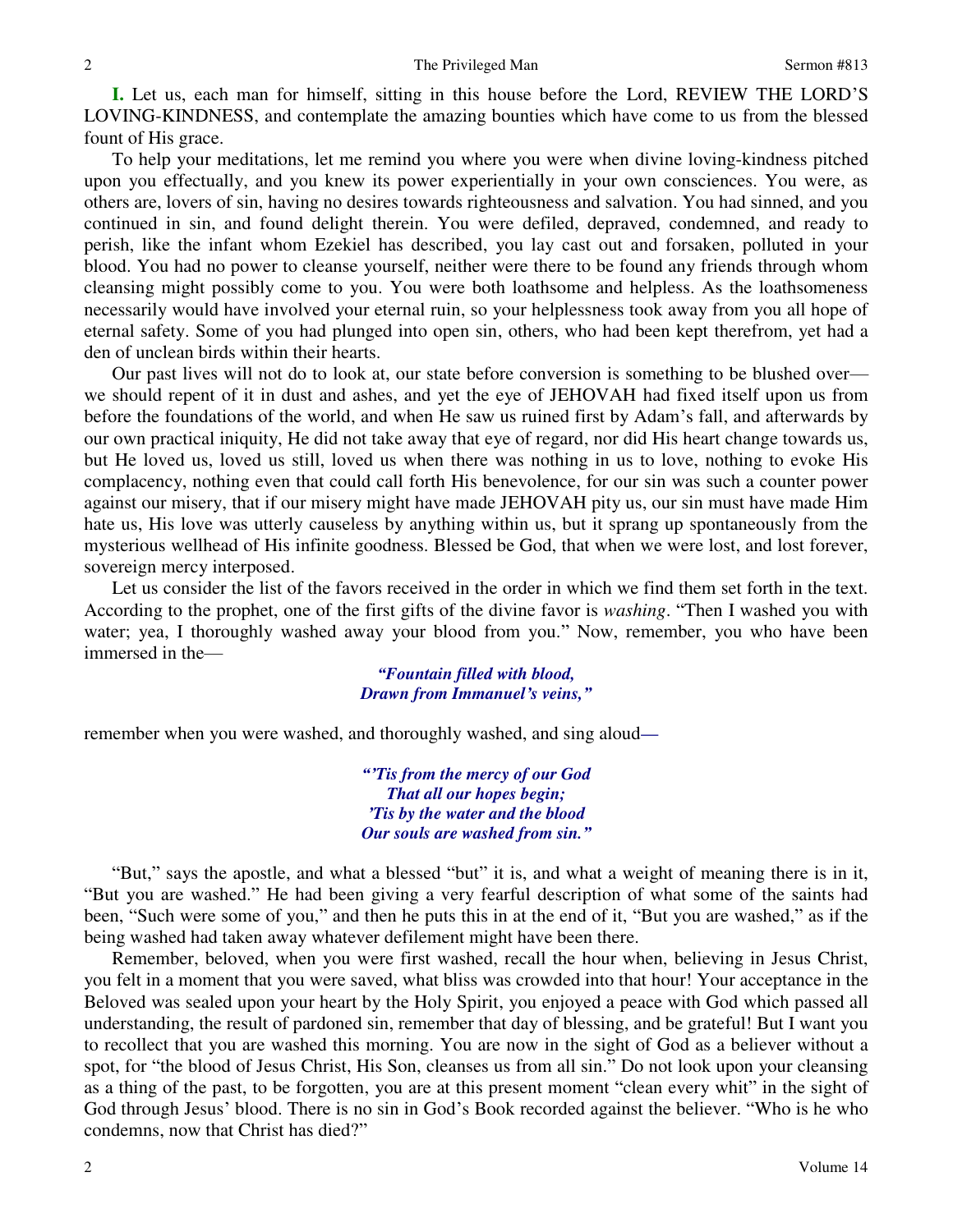Oh, perfect justification! How shall I prize you enough? Oh, perfect pardon! What shall I compare with you? These two things put together are enough to make a heaven upon earth, even to the most disconsolate and afflicted of the sons of men. "Then washed I you with water." In this respect we may say that we have been washed twice, first with the blood by which the guilt of sin is removed, and then by the energetic power of the Holy Spirit we have been washed from the impurity and power of sin, so that we are clean in a double sense before God. And here is the beauty of it, it is done thoroughly, "Yea, I thoroughly washed away your blood from you." Your depravity is not gone, your old nature is not removed—it shall be before long—but your old guilt is completely gone, and your present criminality is utterly blotted out—

> *"In thy Surety thou art free, His dear hands were pierced for thee; With His spotless vesture on, Holy as the Holy One.*

*Oh, the heights and depths of grace! Shining with meridian blaze; Here the sacred records show Sinners black, but comely too."*

 The sins of twenty years ago are drowned beneath the billows of the Red Sea of Jesus' atoning blood, the sins of yesterday have shared the same fate, and the sins of today the same. "I thoroughly washed your blood from you."

 Now, believer, let not the devil rob you this morning, of a sense of your complete cleansing. Recollect what you were, but at the same time remember you are not now what you once were. "Old things have passed away; all things have become new." Jesus Christ has said, "I have blotted out your sins like a cloud, and like a thick cloud your iniquities." I say Jesus has said it, said it to you by His Holy Spirit bearing witness in your heart. Come afresh to the cross and look up, and as you see those dear wounds, sweet fountains of immaculate perfection, rejoice that it is written, "Yea, I washed you with water, I thoroughly purged your blood from you."

 The next mercy is *anointing*. Observe in the text, "I anointed you with oil." As soon as a man is cleansed, he becomes fit for the Lord's service. One of the first instincts of a forgiven sinner is to become a servant in the house of his pardoning God. Listen to David in the fifty-first Psalm, "Then will I teach transgressors your ways; and sinners shall be converted unto you." Forgiven himself, he desires to be a preacher to others. But before we can serve God we must be anointed to the service. God will have no unanointed priest in His temple, but His Holy Spirit is the Anointing which He bestows upon every one of the pardoned.

 Not to me as the preacher alone is this anointing given, though I desire to have it more and more for your sakes, but for every one of you is this unction appointed. "You have an anointing from the Holy One," your eyes are anointed with eye salve, that you may see and discern the mystery of fellowship with God. Your hands have been anointed that you may be laborers together with God, and you have been anointed in heart, in body, soul, and spirit, that your entire man, filled with the indwelling Deity, may be consecrated to noblest ends. I pray God to give His children to feel this anointing more and more.

We believe in no priestcraft, no setting apart of any set of men who are to minister in holy things as substitutes for their brethren, but all you who are saints are alike kings and priests unto God. Though by nature sinners, who would have been in hell but for grace divine, you are now made priests to God today, to minister before His throne. There, amidst the fires of Gehennam, would have been your everlasting portion, but there, within the veil, where the glory which excels reveals its radiance, is your

3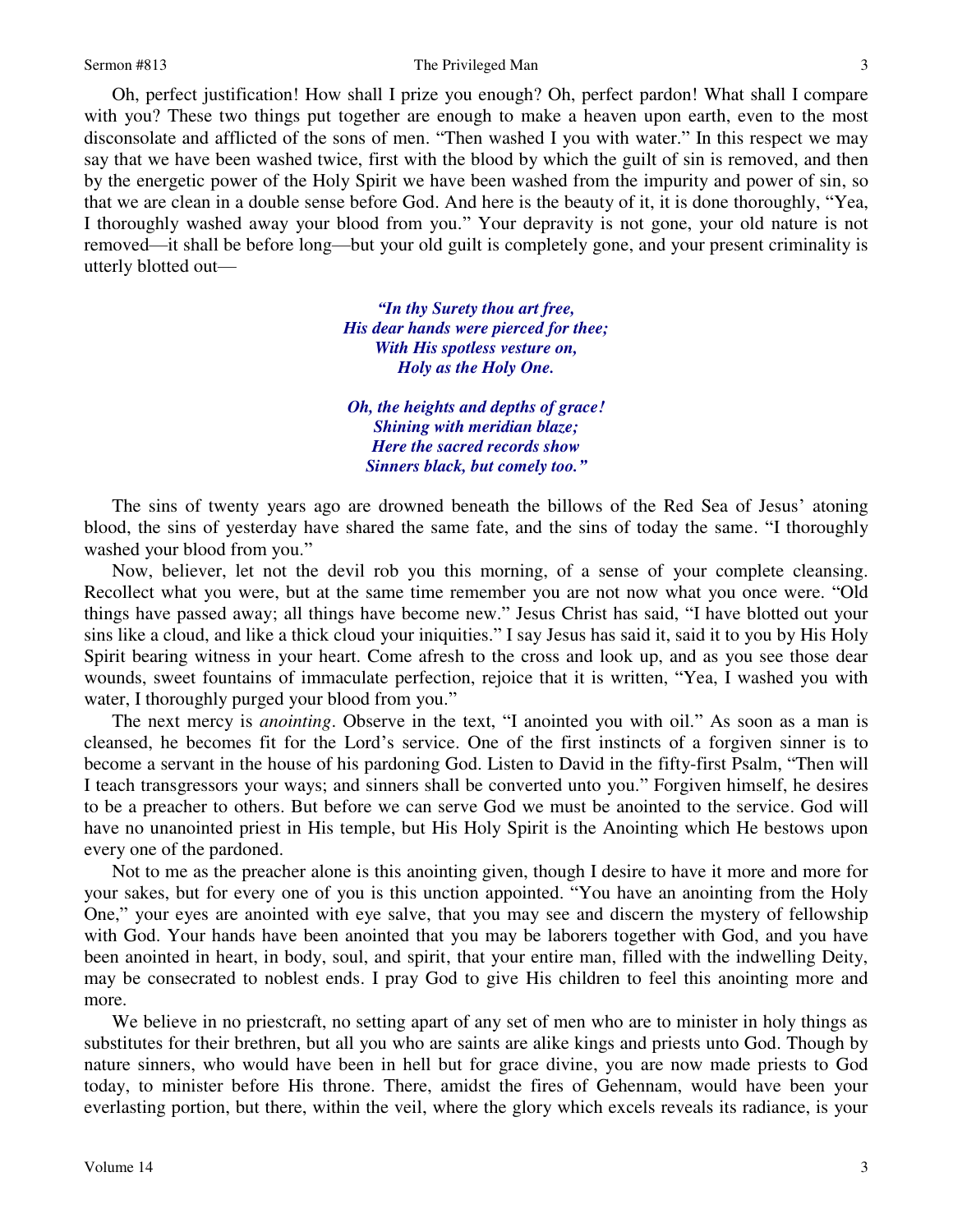proper position today by the rights which sovereign grace has bestowed upon you. "I washed you with water and I anointed you with oil."

 Dear brother in Christ, I want you to realize these privileges *now*. As I said about cleansing so say I again, do not let Satan make you think it to be a myth, or that it does not belong to you at this precise instant of time. The reality and present character of divine blessings is a point never to be forgotten. Today you are justified. You are altogether without a blot in God's sight, as He sees you in His dear Son. You are without spot or wrinkle, or any such thing, as you stand in Jesus, and then at this hour you are anointed to priesthood by the Holy Spirit. Let not Satan tell you that you are not so called and qualified, for as a child of God you are indeed a partaker of the Holy Ghost. Go to your knees in prayer as an anointed priest, go to your Sunday school this afternoon, or street preaching, or whatever else may be your form of ministry, go to it as having an unction from God, an anointing to do the work which the Lord has appointed you to do. In the double blessedness of cleansing as a washed sinner, and qualification as an anointed one, rejoice in the Lord your God!

 But, my dear brethren, our heavenly Father stops nowhere when He once begins to lavish forth His mercy, He abounds in His loving-kindnesses, and therefore I ask your attention to the next covenant mercy, He *clothes* His people. The Holy Spirit in this passage seems to have exhausted human imagery in order to set forth the sumptuous apparel in which God has been pleased to clothe His people. Four modes of description are used. First, it is said, "I clothed you also with broidered work." This was the work which was wrought by the needles of the well-skilled women of Israel—most delicate and cunning work. Garments intended for glory and beauty, such as the priests' vestments, were made by dexterous fingers long accustomed to the needle.

 Now, when I read that God clothes His people with embroidered work, it teaches me that the righteousness with which God covers His people is a work of labor, of skill, of care, of thought—not merely labor (though our Lord Jesus Christ labored well, a very Hercules was He in toil), not rough labor, thoughtless, and unskilled, not the labor of the hammer, but of the needle, in a fair and welltrained hand. The wisdom of our God was exercised about the way of justifying a sinner, great thoughts of JEHOVAH went out about the methods of making unrighteous ones righteous, and causing the unjust to become the Righteousness of God in Christ Jesus. Each stitch of embroidery demands its thought, each motion of the needle is a matter of care and anxiety, so in every part of the covenant of grace, divine thoughts were abundantly exercised.

 See how resplendently God's attributes are all seen in the way of justification! In the robe with which Christ has covered us, it is impossible to say which of the divine attributes are most to be seen. There is His justice, for all that the law demands it receives in the sacrifice of Jesus, and His mercy is equally manifest, for He passes by transgression, iniquity, and sin. There is His power sustaining the Savior, while, at the same time He smites Him, there is His wrath boiling forth against iniquity, and His love resplendent like a fair jewel in the midst of it all. It is a broidered work. Stitch within stitch, with many a cunning twist and wise device, and dainty piece of curious work. Angels have looked at it, and they never saw such broidered work before, and you and I regard it, and we glory that it is matchless, and in heaven as we shall examine it, thread by thread, and stitch by stitch, we shall burst forth into fresh songs of adoring praise and say, "Indeed, most gracious God, You have clothed us with broidered work! What sumptuous apparel! What skill, what wisdom, what power, what grace are blended in the robe of righteousness with which God has covered His people!

 Child of God, you are wearing it today, and if Jacob put on Joseph a garment of many colors because he loved him better than his brethren, stand up and think what a garment your heavenly Father has put on you because He loves you so well. A garment of broidered work has He put upon you this day, because He loves you more than angels, and more than archangels, for unto none of these did He ever say, "Yea, I clothed you with broidered work."—

*"How far the heavenly robe exceeds,*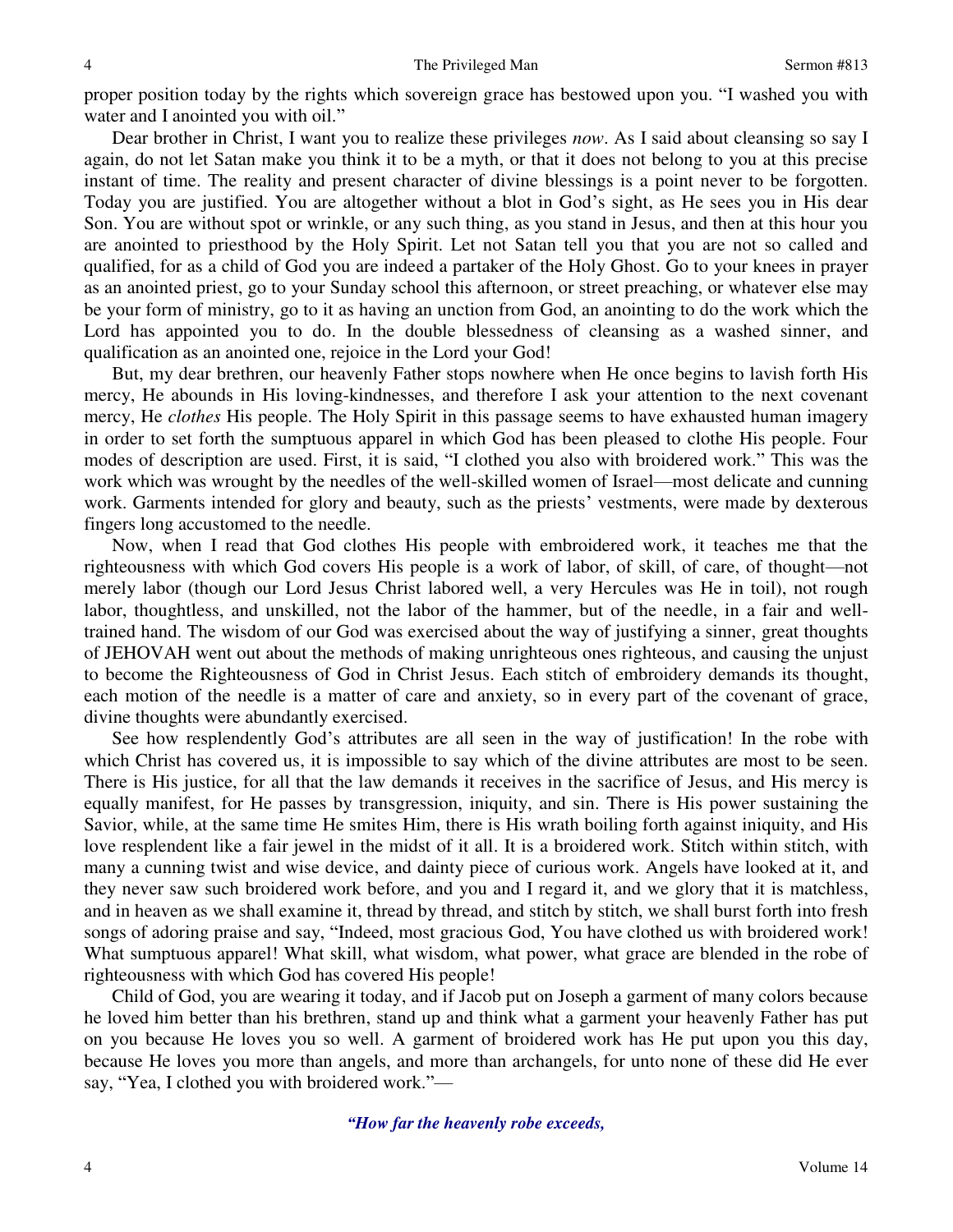*What earthly princes wear! These ornaments, how bright they shine! How white the garments are!* 

*Strangely, my soul, art thou array'd By the great Sacred Three! In sweetest harmony of praise Let all Thy powers agree."*

Then comes the next thought, "and shod you with badgers' skin." It would be impossible, at this remote period, to guess what animal is referred to here—certainly not the animal we call a badger, but some creature found, I suppose, abundantly in the wilderness, probably had a spotted skin, which skin was afterwards dyed a deep purple and used for leather. Badgers' skins were used, whatever they were, for the covering of the ark and tabernacle in the wilderness. I suppose the leather made of these skins to have been the softest, best, and most durable to be found, and that the meaning of the passage is just this—"I shod you with the best that was to be had." We know that the Jewish women were accustomed to wear shoes made with very delicate leather dyed with a deep purple color. This, of course, was for daintiness and luxury, and it is mentioned to show the great riches of the Jewish people, and the luxuries with which God had endowed them. I use the term spiritually thus, and bid you mark the riches of the Lord's people.

 Moreover, behold the durability of that righteousness which God has given to us. We have to pass through a wilderness of briers and thorns, and our shoes are fit for it. Our Jesus has not given us a broidered robe for show only, but He has provided us garments which will bear the wear and toil of the pilgrimage to the skies. He has shod us right well. Sometimes He tells us that our shoes shall be as iron and brass, and that as our days are, so shall our strength be. Paul tells us of the preparation of the Gospel of peace, with which our feet are to be shod, and now here, the text says, "I shod you with badgers' skin."

 Believer, you have the best grace, the best righteousness, the best assistance that you can possibly imagine, in order to bring you safely to the right hand of God at the last. Jesus' righteousness is such that, let you tread the desert through up to the remotest age, still that righteousness shall not be worn out, for it is an everlasting righteousness—

> *"This spotless robe the same appears When ruin'd nature sinks in years; Nor age can change its glorious hue, The robe of Christ is ever new."*

The figure, then, changes again.

 The text says, "I girded you about with fine linen." May I stop a moment, and say to every believer, to try to feel now by the exercise of faith, that you have this broidered robe upon you at this moment, and that these shoes are on your feet at this instant. Believe in the gifts which the covenant of grace secures you, and in Jesus Christ, who is made of God unto you wisdom, righteousness, sanctification, and redemption. But to return to the Word itself, "I girded you with fine linen." That is to set forth the purity of the righteousness which God gives to us—linen, white and fair—fine linen, the best and most expensive fabric, such as was worn by the priests alone.

 Child of God, you have on at this very moment, in the sight of God, the righteousness which is of God by faith, and this is so pure that God Himself sees no spot in it. It is so precious that if heaven and earth were sold, such a dress as you wear could not be bought with the price. You are this day arrayed as a priest, you are a priest to offer prayer and praise, acceptable to God by Jesus Christ. Now, do not forget this, or treat it as if I were talking mere poetry or fiction. It is so. I speak a sober fact most true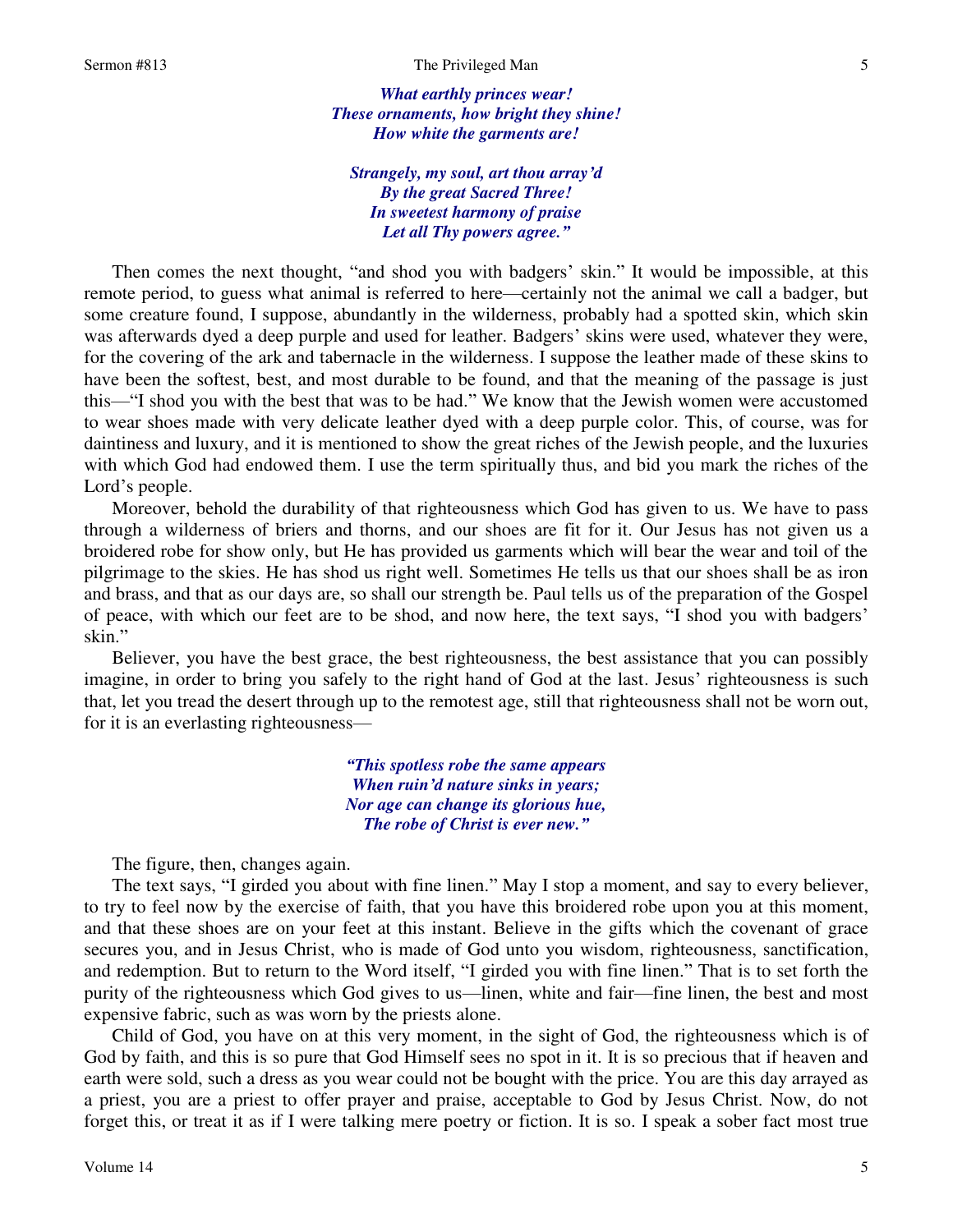and sure to faith. You do at this moment wear the priestly apparel, for you are made of God a priest and a king.

 Then the last figure is, "I covered you with silk." One scarcely knows what the prophet here refers to, as silk does not appear to have been used in his time, but something as near to our modern silk, I suppose, as possible, and this was a royal fabric, soft and delicate, but rarely seen, and only found in imperial courts. "I covered you with silk." This may represent the splendor of the saints when they appear in the robes of Christ. An angel, I suppose, must be a glorious sight, but though you would be dazzled at the sight of an angel, you would not be half so much surprised as an angel would at the sight of you as you stand arrayed in the righteousness of Christ.

 I have never read that God is admired in the angels, but I do read that Jesus Christ is to be admired in all them that believe. The glory of the believer is to be such that even angels, who have been used to supernal splendor, shall be amazed as they look upon the redeemed when covered with the righteousness of Christ. Get you but to spell this word JEHOVAH TSIDKENU, The Lord our Righteousness*;* get you but to be robed about with the merit of the Redeemer, and I tell you that heaven shall have no courtier before God's throne more sumptuously arrayed than you are—

## *"With your Savior's garment on, Thou'rt holy as the Holy One."*

 Thus in the four expressions which indicate skill and care, durability and use, purity and priesthood, delicacy and royalty, we have wrapped up a mass of most precious thought—may our minds be on the alert for the working of the thought out. How grateful ought we to be to our good God for such distinguished love!

 But this is not all. He who washes us, anoints us, and clothes us then decks us. Observe how the Holy Spirit again seems to labor for expression to set out the ornaments which God has put upon His people, which ornaments I suppose represent the graces of the Spirit, the fruits of the Spirit in the regenerate man. I will not detain you an unnecessary minute over them, but ask you to look at each one with your Bibles open. "I put bracelets upon your hands."

 The believer being saved becomes a worker, and when he works with the bracelets of faith and love upon his hands, how fair a worker he becomes! And, Christian, you have this honor. You work for God, trusting in God. You work for God, loving God, having no motive to constrain you but that of disinterested affection. You have these bracelets upon your hands. "And a chain on your neck." And what is this but the ornament of a meek and quiet spirit, when that neck which once would not bend, a stiff neck, a rebellions neck with a proud obstinate iron sinew, bows itself before the Lord, and wears the easy yoke of Christ. Blessed are they to whom God has given this golden chain made of many links of humble gratitude, a meek and quiet spirit. This also has God given to the believer. If you have lost it, bemoan yourself, but certainly it is one of His gifts, and as one of His beloved, He has bestowed it upon you.

 Then He speaks of a jewel upon the forehead, or as some read it, "the nose-jewel," for it was common with the Eastern women to wear a large golden ring or bow in the nose, or the text may refer to a jewel which dangled from the hair upon the brow. Now, every believer has this when he is in his right state, this forehead jewel of an open confession of his Lord, this forehead jewel of a holy boldness, a conscience that gives an answer for itself, meekly, but yet without fear of men, that dauntless courage which could beard the lion in its den for Christ, could rush through perils and through toils for Jesus. This forehead jewel God has been given to some of us at any rate. May we always wear it. This is one of the brightest ornaments of Christians before men. When it is backed up with the other ornaments, it is one of the noblest that a Christian spirit can wear.

 Nor is the list exhausted. "I put earrings in your ears." And there are no earrings more precious than these two which I will let you see. "My sheep hear my voice, and I know them, and they follow me."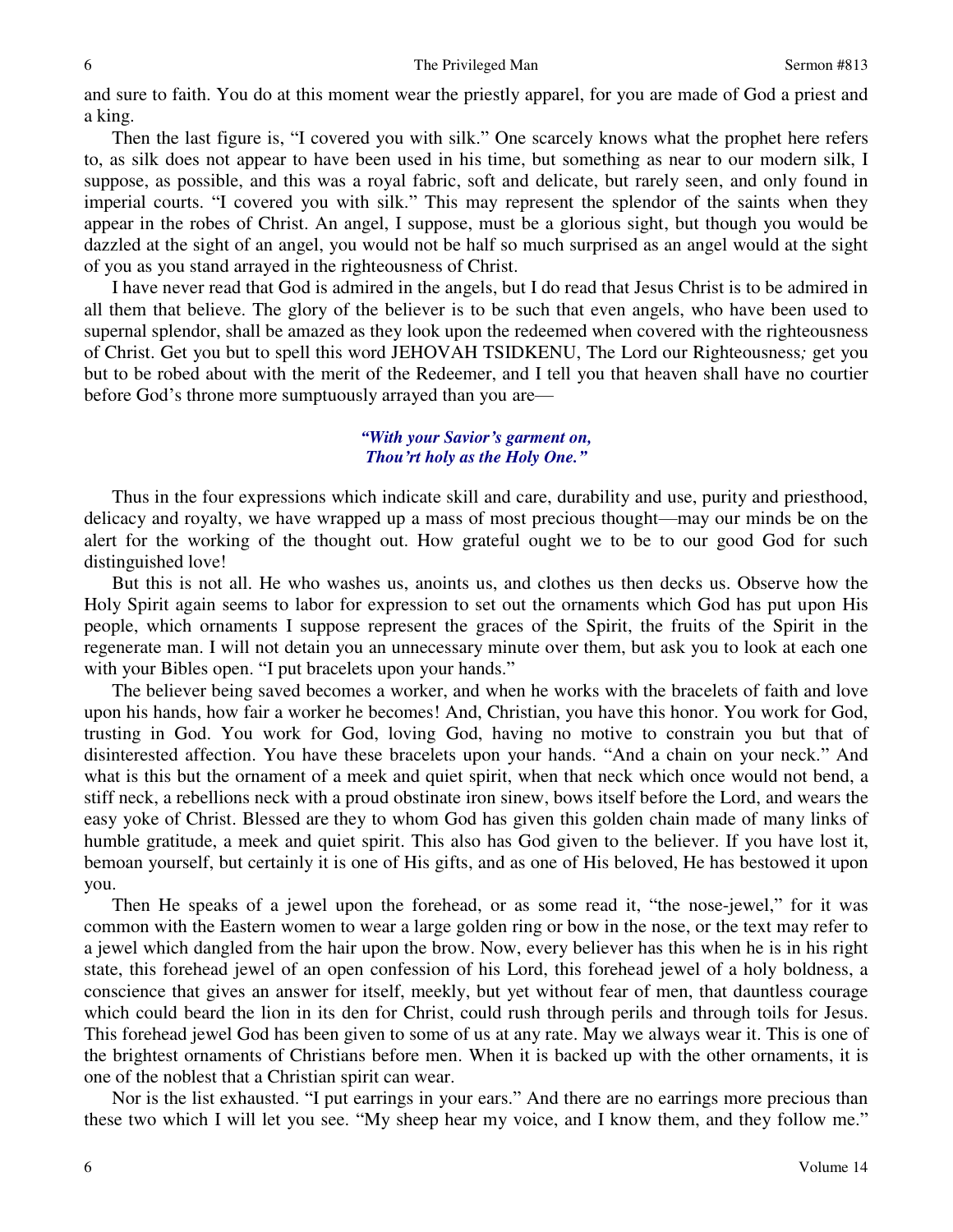That is the best earring to wear in all the world, "My sheep hear my voice." God has given His people the earring of discernment, "a stranger will they not follow, but will flee from him: for they know not the voice of strangers," and the other is the earring of affection, by which, hearing the voice of Jesus, they know His voice, and at once arise and with cheerfulness follow Him. Yes, these are the ornaments of the Christian.

 And then it is added, "And I put a beautiful crown upon your head." God will not stop halfway, His people shall wear the best of the best and all of the best. He will adorn their feet with shoes of badgers' skin, and He will crown their head with a diadem of beauty. Now, heir of salvation, you are this day one of God's princes. You may be very poor, you may feel very low spirited, you may have all sorts of troubles to fight with, but you are down in the red roll of the princes of the blood, you belong to heaven's true aristocracy. Be you who you may, if you are a believer in Jesus Christ, you are not knighted, nor made a baron, or a peer, but you are actually taken into the royal family itself, you are a king, and you shall reign with Jesus Christ forever and ever. "To him that overcomes will I give to sit upon my throne, even as I have overcome and am set down with my Father upon His throne." See your dignity, Christian, I say nothing to make you proud, but I would say much to make you glad in the Lord, and to make you rejoice in the mercies which He has given you.

 There is nothing which you could wish for when in your spiritual senses, which you have not already got. All your capacious powers can wish is given you in the covenant of grace. If imagination should take her utmost stretch, and fly upon the wings of the morning to the uttermost ends of all conception, yet could she not compass nor dream of what God has prepared for them that love Him. Only the Spirit can reveal to you these depths of mercy, these treasures of loving-kindness, these mountains of mercy, these hills of frankincense. You are rich to all the intents of bliss, you are rich to the full measure of heaven and earth, for all that that covenant can give is yours today by "Promises which are yea and amen, in Christ Jesus, to the glory of God by us."

 I am a poor speaker on such a theme as this, and though I have tried to entice you so far as I can into this river of divine goodness, I have only led you up to the ankles yet. God's Spirit could take you far deeper, for all the mercies you have received are only just the beginnings of what are coming. Well did we sing just now—

## *"Glory to God for all the grace I have not tasted yet."*

That is the larger part of the grace, the grace to come. The present is good, oh, how good! but the future is better, ah, how much better! Beyond the river there comes the best of all. Our wine does not grow weaker towards the end of the feast, but He has kept the best wine until the last. And, oh! what will it be to drink at the table of the King Eternal, draughts of His blessed love, in the place where sin and trouble shall never come to intervene and break our peace? O brethren, wait awhile, your day shall come, and your enemies shall be beneath your feet, and Satan shall be trampled there, and you—

## *"Far from a world of grief and sin With God eternally shut in,"*

shall know what God has done, and forever has intended to do for His beloved ones.

**II.** Thus have I, as well as I could, set before you food for contemplation. Now, I want to DRAW TWO OR THREE REFLECTIONS FROM THIS, and we will have done.

 The first is this, sitting down before the Lord in quiet this afternoon, reading this passage, turning over sentence by sentence, I think the emotion of the soul would express itself in words like these— "And what am I? and what is my father's house, that you have brought me hitherto? And whence is this to me? Why me, Lord? Why me?" Depreciate divine mercies, and you will not marvel that you receive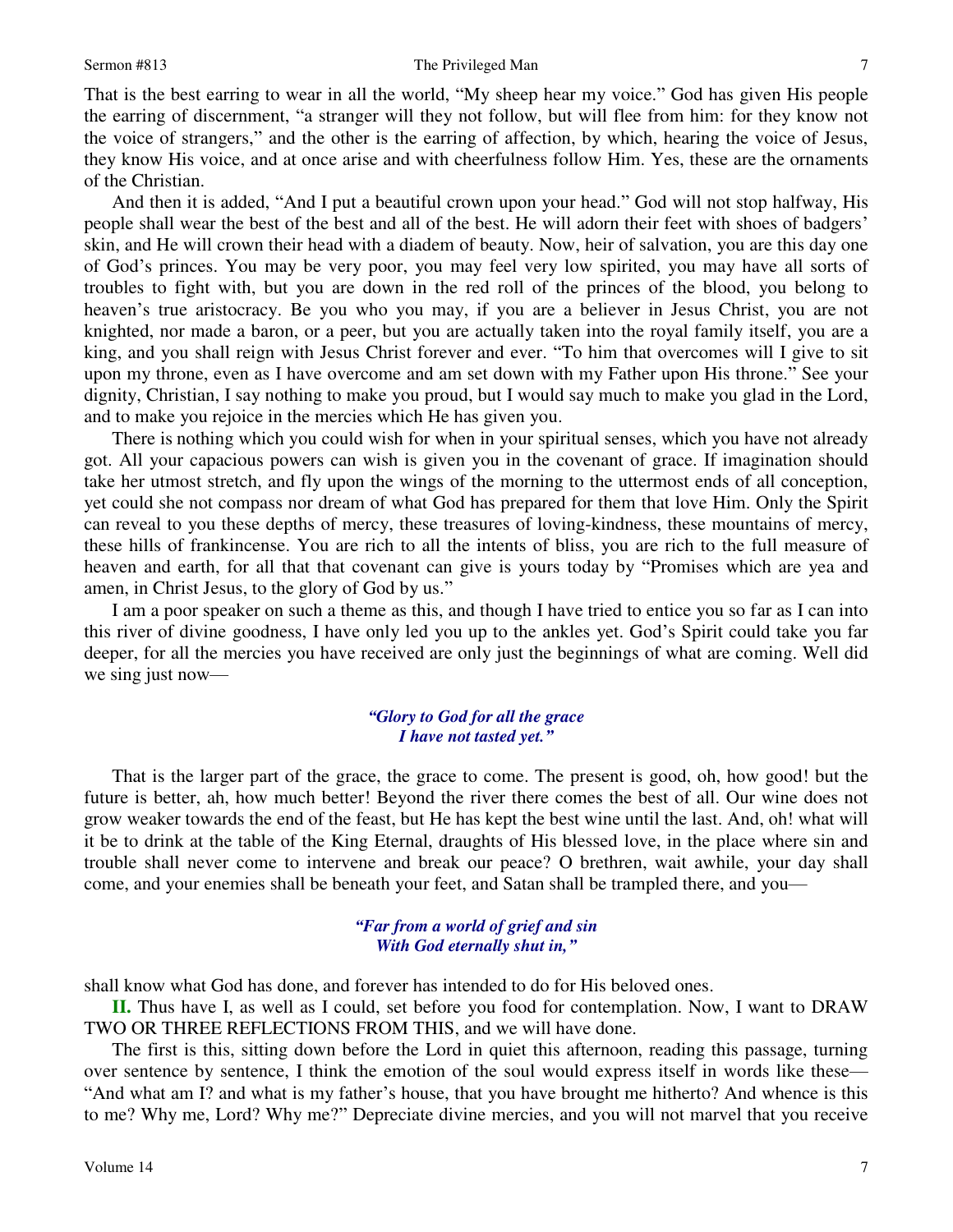them, appreciate them at their proper estimate, and you will wonder and weep, and wonder and love, and wonder and adore that ever such an unworthy thing as you should be so singularly favored.

 I will not linger over the reflection—that is for your closet rather than for my pulpit, but the next one is this, what a wretched return have we made to God for these amazing benefits bestowed! There are some parts of the earth where the soil is so fruitful, that to quote the language of a certain writer, you have but to tickle it with the hoe and it laughs with plenty, but there are other soils where you must plow and plow, and plow, and manure, and use all arts to get but handfuls after all.

 Surely these last soils are very like ourselves. God has done great things for us, and we have done little things for God. I picked up on the Alp side a glistening stone one day, and I noticed that the whole heap of stones which had been broken up for mending the roads was like the one which I picked up, and in it there were sparkling pieces of gold. Everyone could see that there was gold in the stone, and we asked the geologist if it were not so. Yes, all the stones with which they mend the road had gold in them. Well, but why not extract the gold? Because it was in such miserably small quantities that it would never have paid for the extraction.

 Really, this is very much like ourselves. If there be some good thing in us, it is in such small quantities, and seems to be imbedded in such hard quartz, that God's great machinery of grace seems to be a waste of power, if I may so speak, when we compare the results in us with the effort which God puts forth towards us. I know there is no waste, and in the end He will show that the means were only commensurate with the result, but as far as we now go, and can see of it, think of Christ sweating the great sweat of blood, think of Him afterwards going up and yielding Himself to die the death of the cross, the incarnate God dying for the sins of men! and the result of it is—what? A member of a church, a wealthy man, who, when there is a collection, gives a four-penny piece. Did you ever see such a step from the sublime to the ridiculous as that? And yet it is so.

Ay, and then take the best—*the best* of us. You smile because I put it in that shape, but conceive God Himself coming here on earth, bleeding and dying, and the most earnest man is the result. There is still a fall, a wretched, miserable fall from what God did down to what the most earnest of us can do for Him. This is a thing to be bemoaned, and to be grieved over, for such is the debt we owe to God, that if we spend all the strength we have morning, noon, and night, and wear ourselves out in the Master's service, and had fifty such lives to give, and ended them all at the stake, yet still the sacrifice were as nothing compared to what is due to the infinite majesty of the love of God.

 I lead you to a reflection which is more sad than these, and that reflection is, How base, then, in the light of this amazing mercy does our sin appear! I have read of one who was extremely poor, and who was helped by a Christian man—helped again and again, and yet when the officers were out searching after the Protestant Christian, the man to betray him for the sake of the reward, was the neighbor who had constantly eaten at his table, and who had been helped by his charity. This was brutal, that he who was so much under obligation should yet become a traitor. And yet it was only a neighbor.

 Your case is worse, believer, for you are a friend, and more, you profess to be a child of God, to be in union with Christ, and yet you have been a traitor to Jesus! O sweet Lord of my heart, and monarch of my soul, with precious blood You have sealed me as Your own, and fool that I am, that I should cast my eyes on other beauties, beauties did I call them?—other shams, other painted Jezebels! Wretch that I am, to wander thus in search of vain delights, to seek after earthly joys, to set my soul on earthly loves, and let my Lord and Savior go.

 O you virgin souls that follow the Lamb whithersoever He goes, may you never wander from your spiritual chastity as some of us have done. O you whose delights are with Him still, who in the garden of nuts and among the beds of spices, have beheld His face and seen those eyes which are like the fishponds of Heshbon by the walls of Bath-rabbim—O you who have been enchanted with His presence, cling you yet to His skirts, keep you ever to His company, and let no enchantment of the world induce you to desert Him.